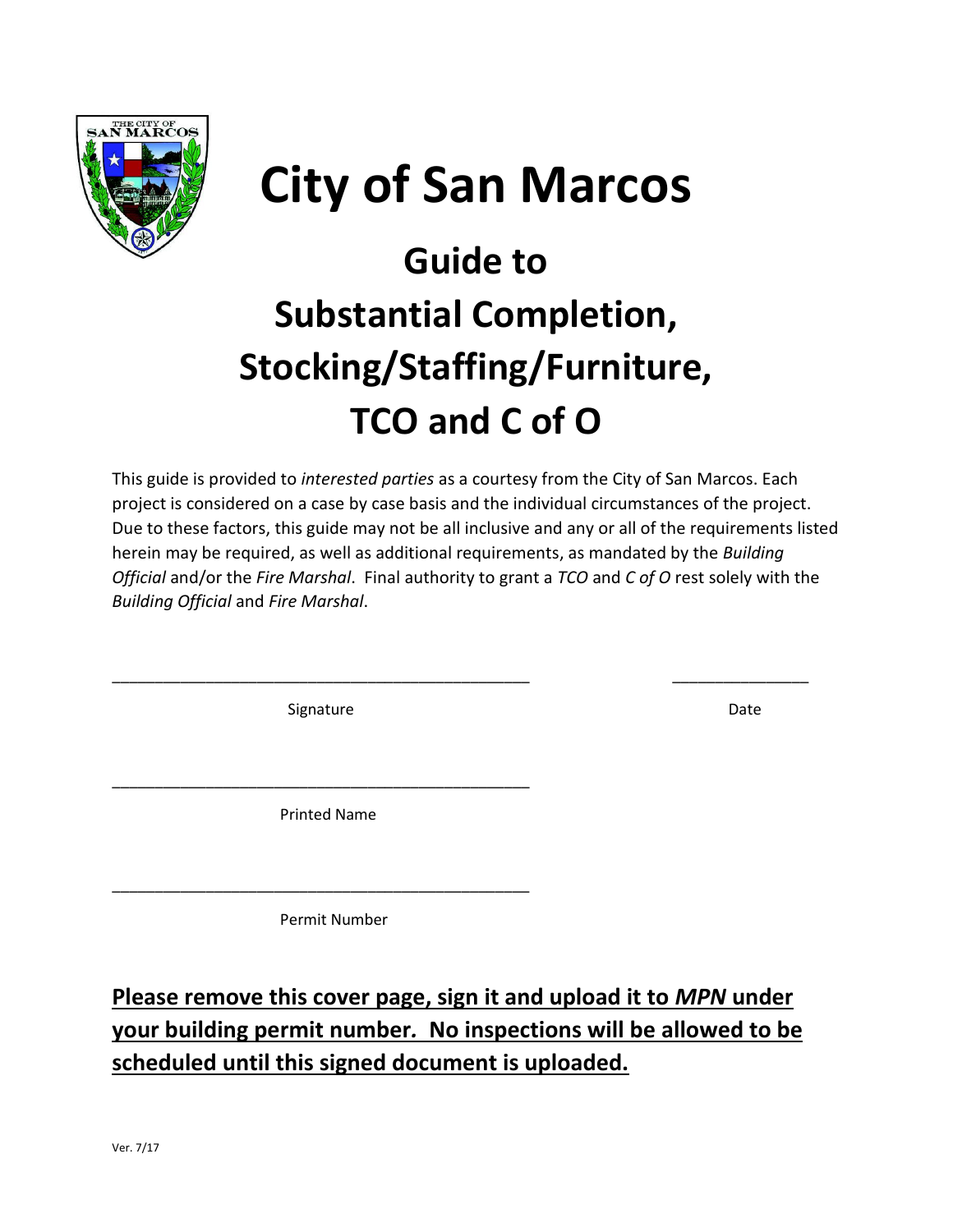This guide outlines the requirements that *interested parties* must meet to obtain permission to occupy a building during the final stages of construction. Please review and contact the *Permit Center* with any additional questions or concerns at 512-805-2630.

## **Definitions:**

**Alarm Final (Fire)** – To be conducted in conjunction with *Finals.* No monitoring of the system is allowed until inspection has passed.

**Building Official (BO)** - Chief Building Official or their designee, who is responsible for building inspections.

**Certificate of Occupancy (C of O)** - Issued upon 100% completion of project (this includes all building and *Fire Marshal* issues being resolved, site work, permits, fees, etc.)

**C of O Final (Fire)** - To get a *C of O Final (Fire)* inspection it is preferred that the business is open and operating on a *TCO* prior to a *C of O Final (Fire)* inspection request. This will allow the *Fire Marshal* to see normal operations and confirm that egress and fire extinguishers are not blocked. This will also allow the *FM* to collect important emergency contact information for after-hour emergencies. However, we understand this is not always possible and a request for an expedited *C of O Final (Fire)* inspection can be requested via email at [fireplan@sanmarcostx.gov.](mailto:fireplan@sanmarcostx.gov) The inspection request must also be put into the *MPN* system prior to sending the email to the *FM*. This will ensure that all requirements have been fulfilled and the *Permit Center* is ready to issue the *C of O* certificate upon completion of the inspection. The *FM* office will not conduct a *C of O Final (Fire)* inspection without the *MPN* request.

**Elevator Final (Fire)** – Visual inspection and testing of elevator operations in conjunction with the fire alarm. State inspection is required to be completed prior to this inspection being requested from the City.

### **Finals/Final Inspections**-

Building Department- All Building Final Inspections must be requested at the same time through *MPN*.

- Building, Plumbing, Mechanical and Electrical Final Inspections (Sometimes referred to as your final MEP inspections)
- Site Final Inspection

Fire Marshal- All Fire Final Inspections must be requested at the same time through *MPN*. Each trade is responsible for requesting their own inspections, as well as being present during the inspection.

*Alarm Final (Fire)*- Alarm contractor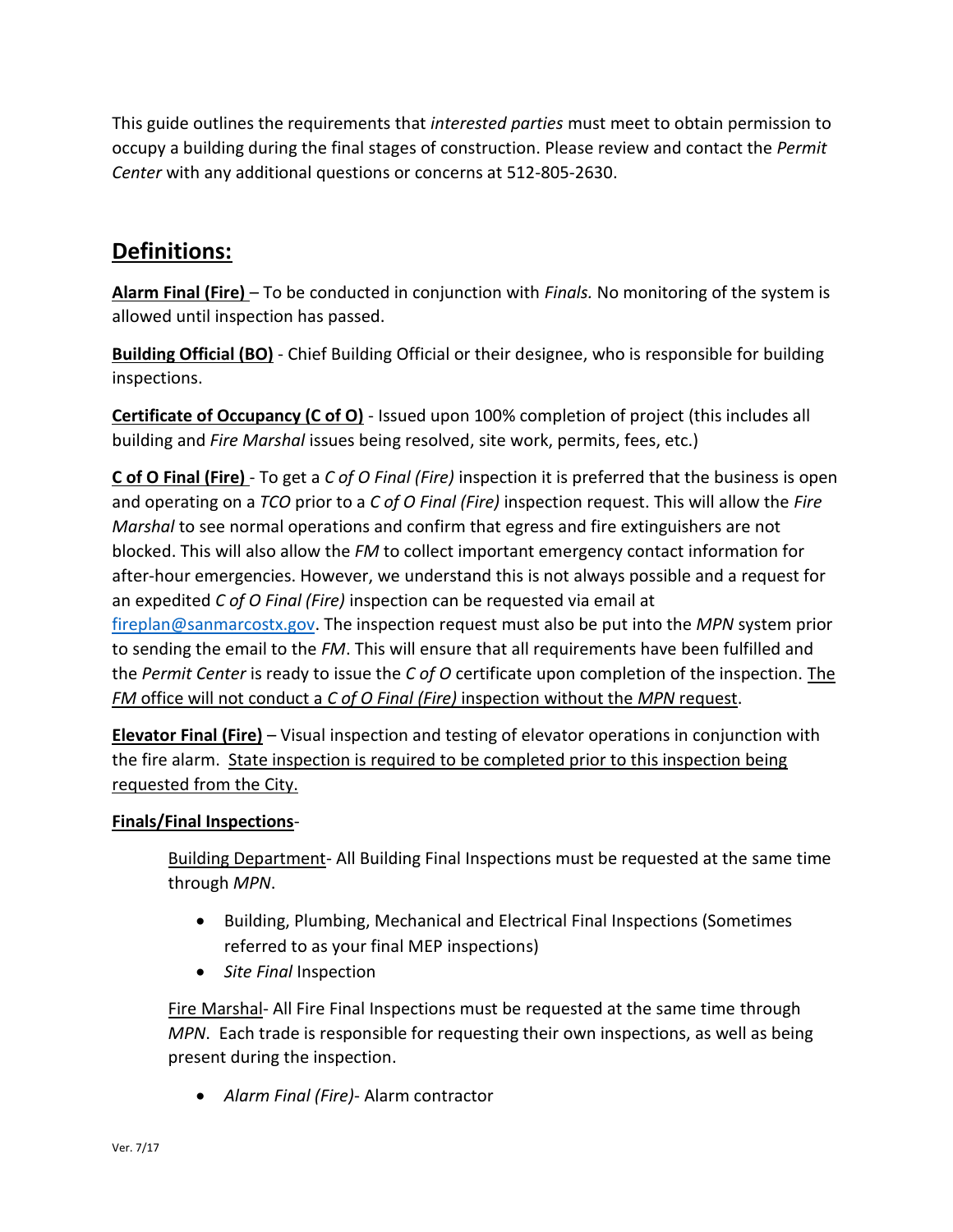- *Sprinkler Final (Fire)* Sprinkler Contractor
- *Temp C of O (Fire)* Building Contractor
- Misc.- *Elevator Final (Fire)*, *Generator Final*, *Fixed Suppression System Final (Fire)*, *Fire Pump (Fire)*, *FM200 (Fire)*, *Gate Final (Fire)*

Health Department- *Health Final*, as applicable.

**Fire Marshal (FM)** - Fire Marshal or their designee who is responsible for fire inspections.

**Fire Pump (Fire)** – Inspection completed with or prior to the *Sprinkler Final (Fire).*

**Fixed Suppression System Final (Fire)** – Inspection completed in conjunction with *Alarm Final (Fire)* and includes, but is not limited to, kitchen hoods, paint booths, pre-action and dry agent systems.

**Fixtures** - racks, non-combustible bins, wall decorations, items secured/attached to the floor or wall (ie. Cabinets, countertops)

**FM200 (Fire)** - A clean agent system inspection that can be requested in conjunction with or prior to the *Alarm Final (Fire).*

**Food Establishment** - an operation that stores, prepares, packages, serves, vends, or otherwise provides food for human consumption and as defined by the TFER.

**Furniture** - any items not permanently attached to the structure (i.e. Computers, beds, sofas, chairs, tables, desks), combustible bins (i.e. Cardboard or plastic).

**Gate Final (Fire)** - Inspection completed prior to *C of O Final (Fire)* inspection. If not completed at time of *Temp C of O (Fire)* inspection, **gates/first responder access are required to remain unlocked and open at all times.** 

**Generator Final** - *Fire Marshal* will conduct a generator final only if life safety system is being provided back up power by the generator.

**Health Department (Health)** – Registered Sanitarian or their designee who is responsible for Health Inspections.

**Health Final** – Performed upon 100% installation and completion of all *Food Establishment physical facility* requirements. Final inspection to receive *Health Operational Permit* and confirmation of grease trap. Contact *Health* at 512.393.8440 to schedule.

**Health Operation Permit** –Permit issued by *Health* that authorizes a person to operate a *food establishment*.

**Health TCO** –Not an occupancy permit or *Health Operation Permit*. Performed to see if the *physical facility* is capable of holding packaged or containerized bulk food that is not *potentially hazardous (PHF)*. Contact *Health* at 512.393.8440 to schedule.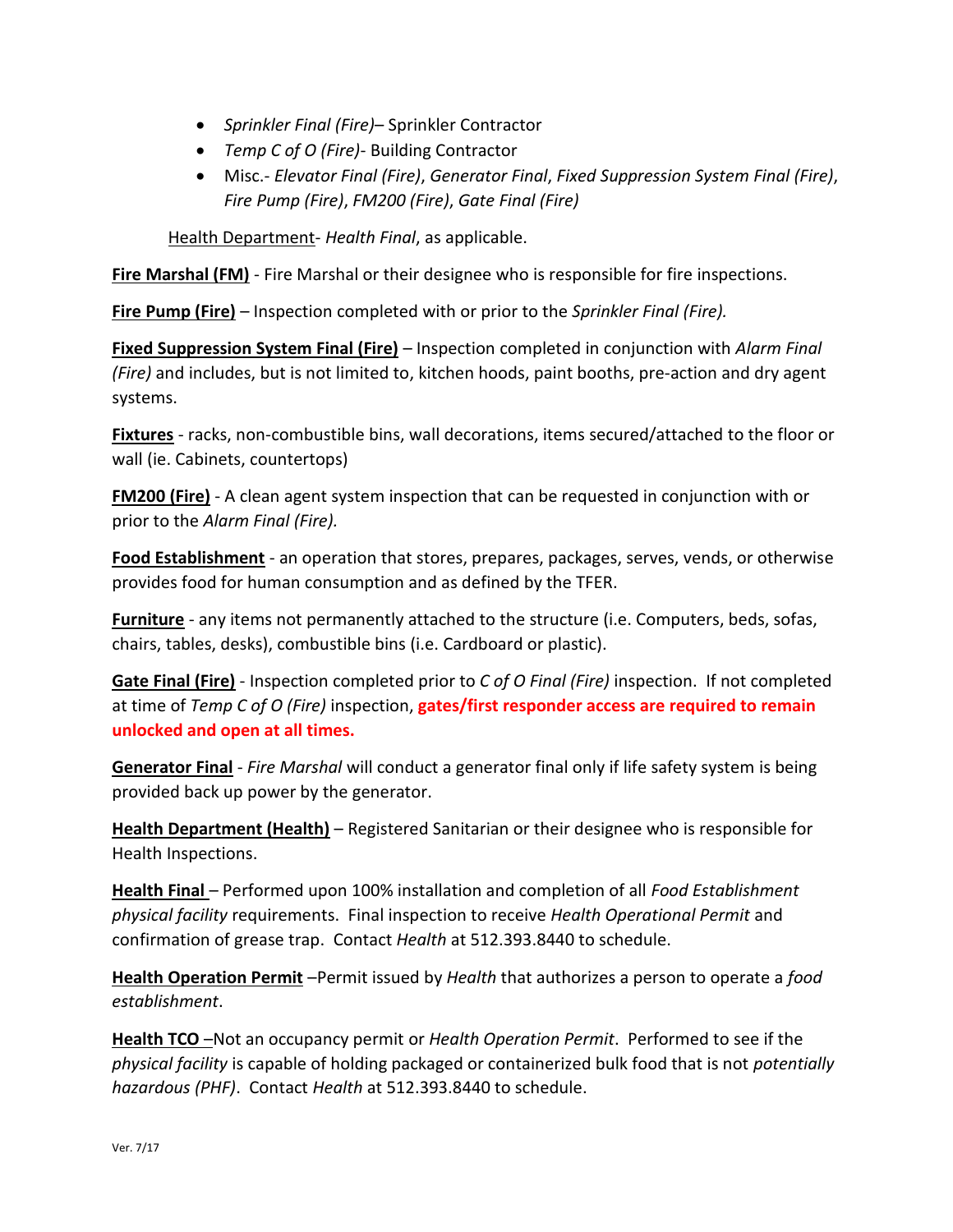**Interested parties** - All persons with a vested interest in the project to include, but not limited to, the Contractor, Superintendent, Sub-Contractors, Project Manager, Owner, Stakeholders, Architects and Engineers.

**MyPermitNow (MPN)** - The City of San Marcos' permitting software. [www.mypermitnow.org](http://www.mypermitnow.org/)

**Multi-Family-** A building classified as Residential "R" with 3 or more living units. To include but not limited to Apartments, Congregate living, Townhomes, Condos etc.

**Occupiable Building-** Applicable to Multi-Family projects. A building with a classification of Residential "R" as outlined by the adopted International Building Code. This does not include the Clubhouse or Leasing office.

**Permit Center** – Located at 630 E Hopkins in the Municipal Building on the 2<sup>nd</sup> floor. The Permit Center can assist with all questions or concerns related to permits. 512.805.2630

**Physical facilities (Health)** - The structure and interior surfaces of a *food establishment* including accessories such as soap and towel dispensers and attachments such as light fixtures and heating or air conditioning system vents.

**Potentially hazardous food -** Potentially hazardous food (PHF) means a food that requires time and temperature control for safety (TCS) to limit pathogen growth or toxin production.

**Site Final** – A site final inspection must be completed to provide a punch list of outstanding items prior to *TCO*. Items include on the punch list will determine if any surety may be required to receive a *TCO*.

**Sprinkler Final (Fire)** – To be conducted in conjunction with *Finals.* Sprinkler system may not be operational until the inspection has passed.

**Sprinkler Hydro (Fire)** – To be completed before *Finals*. Test is 200 psi for 2 hours with zero loss.

**Sprinkler Visual (Fire)** – To be completed prior to cover up.

**Staffing/Training** – Applies to any persons not associated with the General Contractor or their subs, including staff of the future tenant.

**Stocking** - Items that will be for sale or items for business use including but not limited to food, paper products, clothing, and combustible bins. Basically, any combustible products.

**Substantial Completion** – Not an occupancy permit. Issued upon 100% completion of the Shell Building/*White Box* and passed *Site Final* Inspection.

**Temp C of O (Fire)** – To be conducted in conjunction with *Finals*. All other Finals have to be completed before TCO will be issued.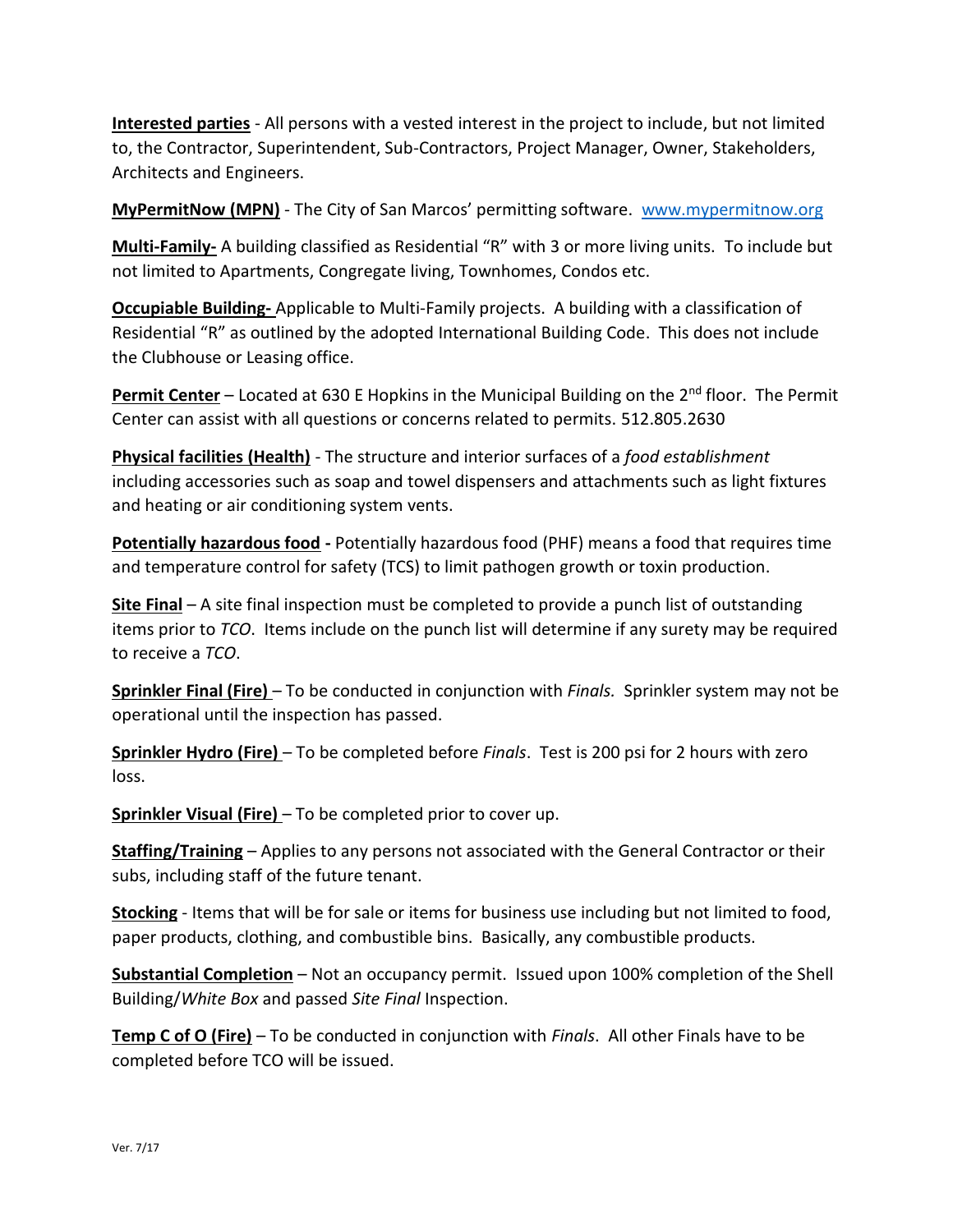**Temporary Certificate of Occupancy (TCO)** – Occupancy certificate, valid for 90 days, issued prior to *C of O*. During this time, you are allowed to staff, stock, occupy and be open to the public while completing your final punch list.

**Temporary Substantial Completion** – Not an occupancy permit. May be issued for the Shell Building/*White Box* upon completion of all finals except for the site inspection.

**White Box** – shell building that sublets to various tenant spaces.

## **Guides to:**

#### **Substantial Completion**

The *White Box* and the tenant finish out construction can be conducted simultaneously, however the *White Box* must complete the following items before the tenant finish out inspections can be completed:

1) All *Final Inspections*, as defined in this document, are completed on the white box.

In order to receive a *Temporary Substantial Completion* or *Substantial Completion* Certificate *interested parties* should contact the *Permit Center* to facilitate the process as early as possible. Notification that *Temporary Substantial Completion* or *Substantial Completion* requirements have been satisfied will be sent electronically to the contacts listed on the permit through the Permit Center. Please ensure that all *interested parties* have their correct emails within the *MPN* permit to ensure proper delivery of notification to all involved. VERBAL PERMISSION IS NOT VALID.

### *TCO*

*TCO* is required to open the business to the public or conduct operations. Prior to issuance of the *TCO*, no staff, general public or any other non-construction related parties are allowed on site and construction must be nearly completed. All life safety systems must be completed and the *TCO* is valid for 90 days. During this time period the Contractor is able to complete all identified deficiencies. To acquire a *TCO* the following must be completed:

- 1. All *Final Inspections*, as defined above;
- 2. *Final Inspections* include, but are not limited to, the following:
	- a. Site hazards mitigated (*BO*);
	- b. Means of Egress (*BO*);
	- c. Site is clean (*BO*/*FM*);
	- d. Emergency and exit lighting (*BO*);
	- e. Fire Extinguishers (*FM*);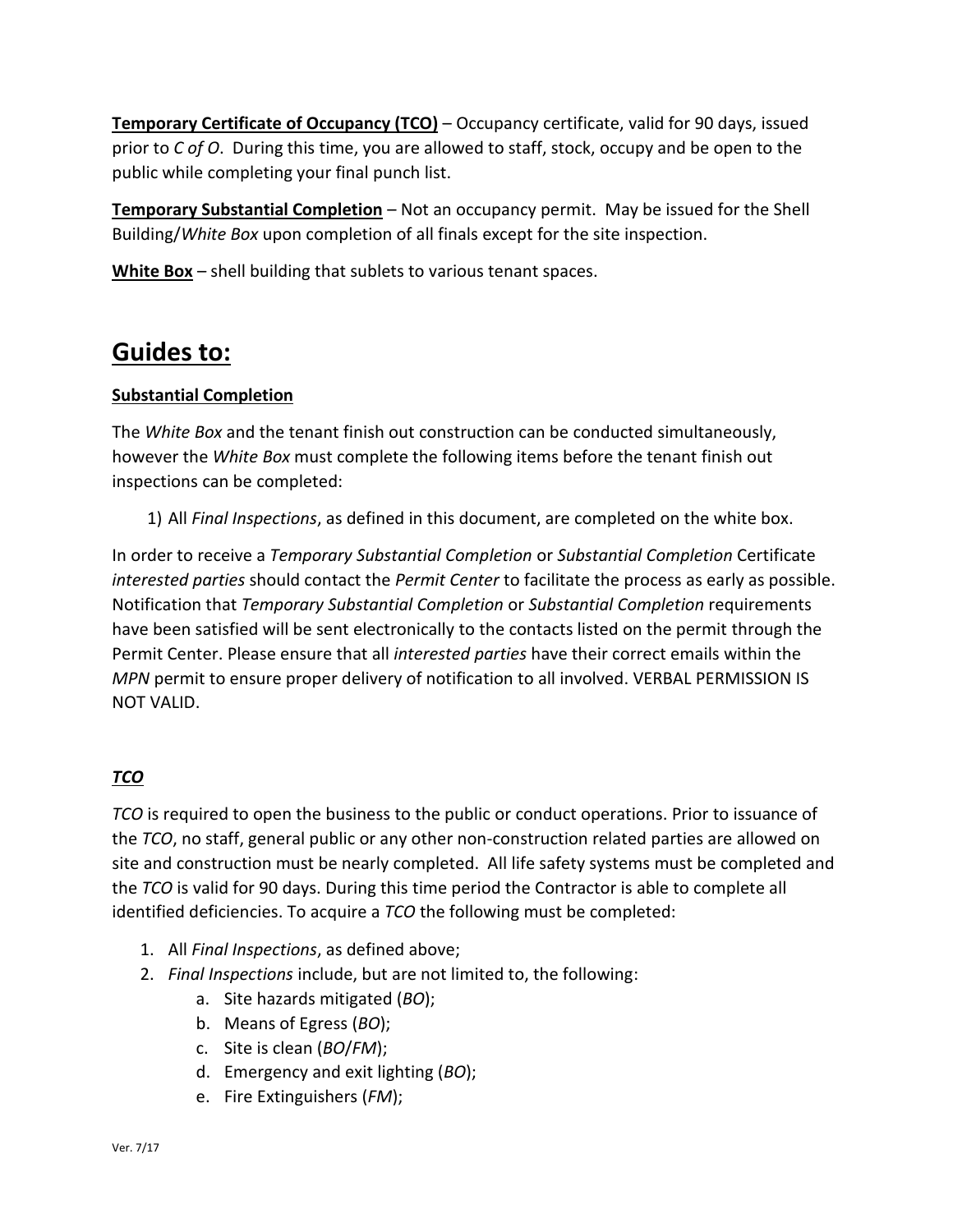- f. Knox Box key installed (*FM*) (if applicable);
- g. Painting is complete (*FM*);
- h. No overhead construction (*BO*/*FM*);
- 3. As applicable*, Health Final* passed and *Health Operation Permit* issued;
- 4. All City departments' requirements met (*Permit Center*).

For *Multi-Family* projects with multiple independent buildings a TCO can be issued for each individual building as *Finals* are completed. The final *occupiable building* will not be issued a *TCO* until all *Finals*, including the *Site Final* have been completed.

For *Multi-Family* projects with only one building *TCO* is required for the entire structure. *TCO* will not be issued by floor or unit under any circumstance.

In order to receive a *TCO*, *interested parties* should contact the *Permit Center* to facilitate the process as early as possible. Notification that *TCO* requirements have been satisfied will be sent electronically to the contacts listed on the permit through the Permit Center. Please ensure that all *interested parties* have their correct emails within the *MPN* permit to ensure proper delivery of notification to all involved. VERBAL PERMISSION IS NOT VALID.

#### *Stocking***/***Staffing***/***Furniture*

Prior to issuance of *TCO*, it is common for applicants to request that *Stocking*/*Staffing*/installing *Furniture* be allowed. It has become a common practice to "stock and train staff" or furnish apartments/hotels prior to opening the business to the public. The Contractor MUST HAVE WRITTEN PERMISSION from both the *BO* and *FM* to allow *Stocking*/*Staffing*/*Furniture* move in. The installation of permanent *Fixtures* is not considered "*Stocking*" or "*Furniture*" and can be completed as long as the items meet the definition of "*Fixtures*" as outlined above in the definitions section. The following items are required to be met before *Stocking*, *Staffing* or *Furniture* move in can be allowed:

- 1) All MEP *Final Inspections* completed;
- 2) If the building has a sprinkler system, the follow applies:
	- a. Sprinkler Hydro (Fire) inspection completed;
	- b. Sprinkler Visual (Fire) inspection completed;
	- c. Alarm system operational to monitor waterflow and contact fire department;
	- d. If the alarm system is not ready, a letter from the sprinkler contractor (on sprinkler company letterhead) can be submitted acknowledging that the system must be kept operational and accepting liability for water damage to structure/contents as a result of unmonitored water flow.
- 3) Cooking operations *Fixed Suppression System Final (Fire)* inspection required before use for *Training*, "seasoning" or normal operations;
- 4) *Health TCO* inspection completed.